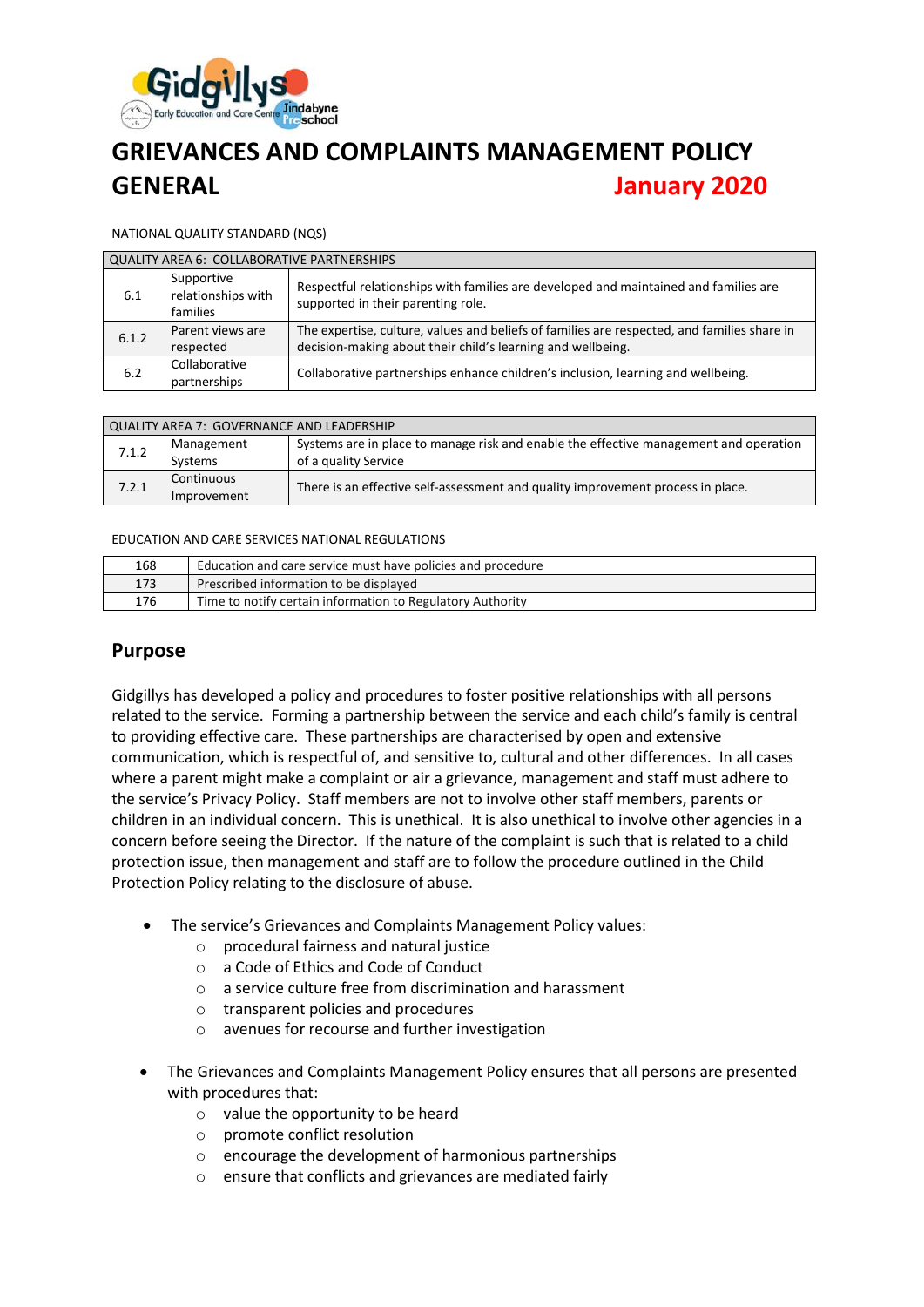

o are transparent and equitable

Gidgillys has a duty of care to ensure that all persons are provided with a high level of equity and fairness in relation to grievances and complaints management and procedures. That is, the right to be heard fairly, the right to an unbiased decision made by an objective decision maker; and the right to have the decision based on relevant evidence.

# **Responsibilities of the Approved Provider**

- Treat all grievances seriously and as a priority
- Ensure grievances remain confidential
- Ensure grievances reflect procedural fairness and natural justice
- When a complaint or grievance has been assessed as 'notifiable', the Approved Provider must notify the regulatory authority within 24 hours **(National Regulation 176(2)(b))**.
- Notifiable issues would consist of any serious incident or any complaints alleging that a serious incident has occurred while the child was at the service or that a law has been contravened **(National Law 174(2)(b)).**
- In instances where the complainant reports directly to the regulatory authority, the Approved Provider will still have responsibility for investigating and dealing with the complaint/grievance as outlined in this policy, in addition to co-operating with any investigation by the regulatory authority.
- Identifying, preventing and addressing potential concerns before they become formal complaints/grievances.
- Ensuring that the name and telephone number of the regulatory authority displayed prominently at the main entrance of the service **(National Regulation 173(2)(e))**.
- Advising parents/guardians and any other new members of the service of the complaints and grievances policy and procedures upon enrolment.
- Ensuring that this policy is available for inspection at the service at all times.

## **Responsibilities of the Nominated Supervisor**

- Treat all grievances seriously and as a priority
- Ensure grievances remain confidential
- Ensure grievances reflect procedural fairness and natural justice
- Responding to and resolving issues as they arise where practicable.
- Discussing minor complaints directly with the party involved as a first step towards resolution.
- Informing complainants of the service's complaints and grievances policy and recording all complaints and grievances in the register.
- Notifying the Approved Provider if the complaint escalates or is unable to be resolved appropriately in a timely manner.
- Providing information as requested by the Approved Provider e.g. written reports relating to the grievance.
- Complying with the service's privacy and confidentiality policy and maintaining confidentiality at all times.
- Working co-operatively with the Approved Provider in any investigations related to a complaint made.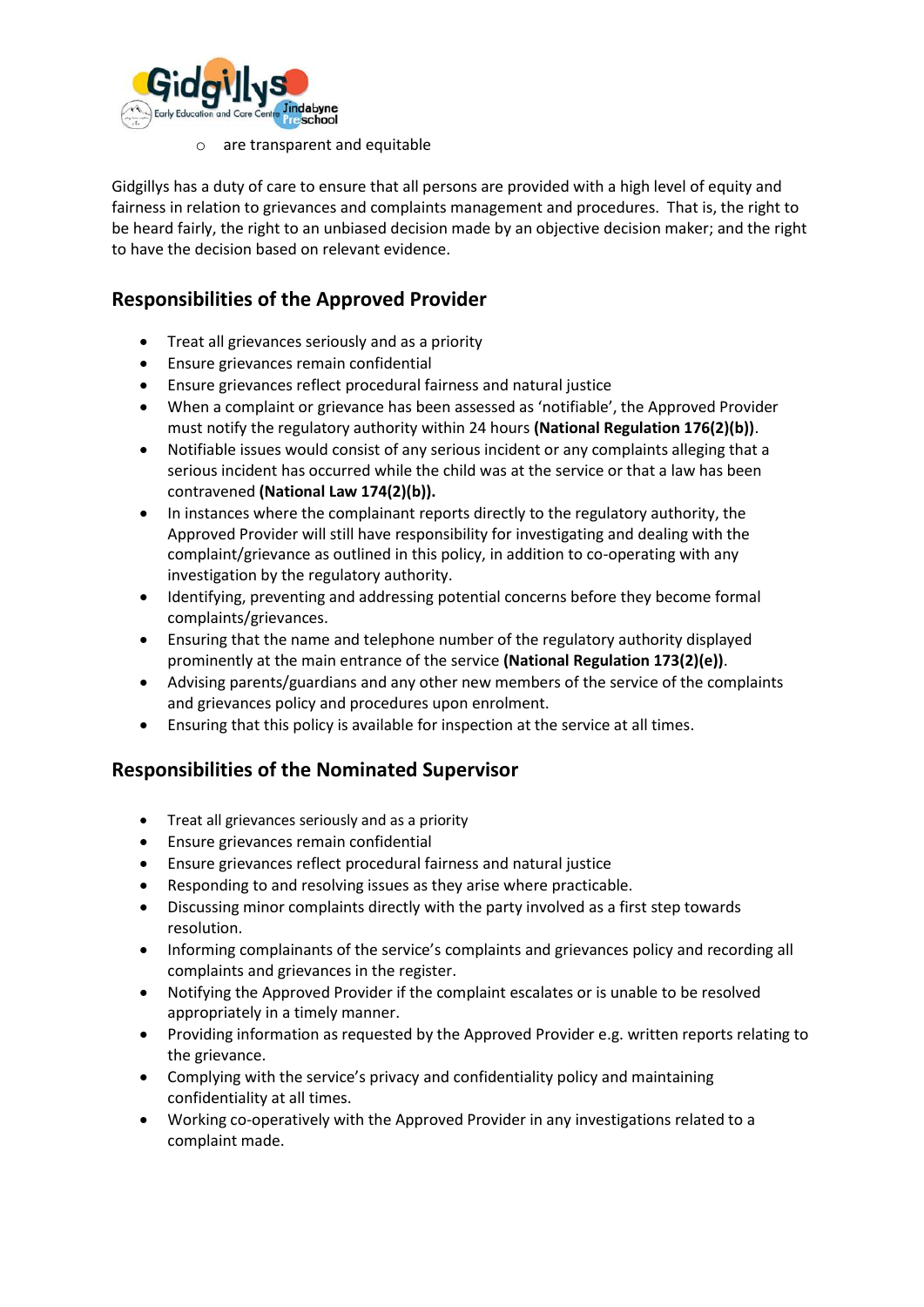

# **Responsibilities of the Educators**

- Ensuring that grievances and complaints are dealt with in accordance with his policy.
- Report any grievances and complaints to the Nominated Supervisor and maintain all relevant documentation.
- As requested, support the Nominated supervisor and Approved Provider in the above roles.
- Should management decide not to proceed with the investigation after initial enquiries, a written notification outlining the reasoning will be provided to the complainant.
- Keep appropriate records of the investigation and outcome.

## **Responsibilities of the Family**

- Raising a complaint directly with the person involved, in an attempt to resolve the matter without recourse to the complaints and grievance procedures.
- Communicating any concerns relating to the management or operation of the service as soon as is practicable.
- Raising any unresolved issues or serious concerns directly with the Approved Provider.
- Be informed of our duty of care to ensure that all persons are provided with a high level of equity and fairness in relation to the management of grievances
- Attempt to discuss their grievances with the relevant Educator associated with a child and/or family as the first step to resolving the issue.
- Always maintain confidentiality.

## **Making a complaint**

Written guidelines detailing complaint procedures are available in the service's Parent Handbook.

- Families may make a complaint directly to the child's educator, the Approved Provider or the Nominated Supervisor.
- Educators will discuss complaints procedures using appropriate language with children and encourage them to raise any issues, questions, concerns they may have.

## **Managing a Complaint**

Where possible, complaints will be dealt with immediately by the child's educator as this is usually the person with the closest relationship with the family. If the complaint is about an issue that the educator considers to be outside of their control, or the family does not feel they wish to share it with the educator, the complainant will be directed to the appropriate person for their complaint to be resolved.

Where an educator believes they will have to share a confidence with another person in order to resolve and issue, or if the nature of a complaint requires that a third party has to be informed in order to meet legislative requirements, they will inform the family of the need prior to any further discussions on the matter.

- The complaint will be documented and any legal requirements in relation to the complaint considered, such as the need to notify regulatory authorities.
- The complainant will be asked to provide information regarding how the situation could be rectified to their satisfaction.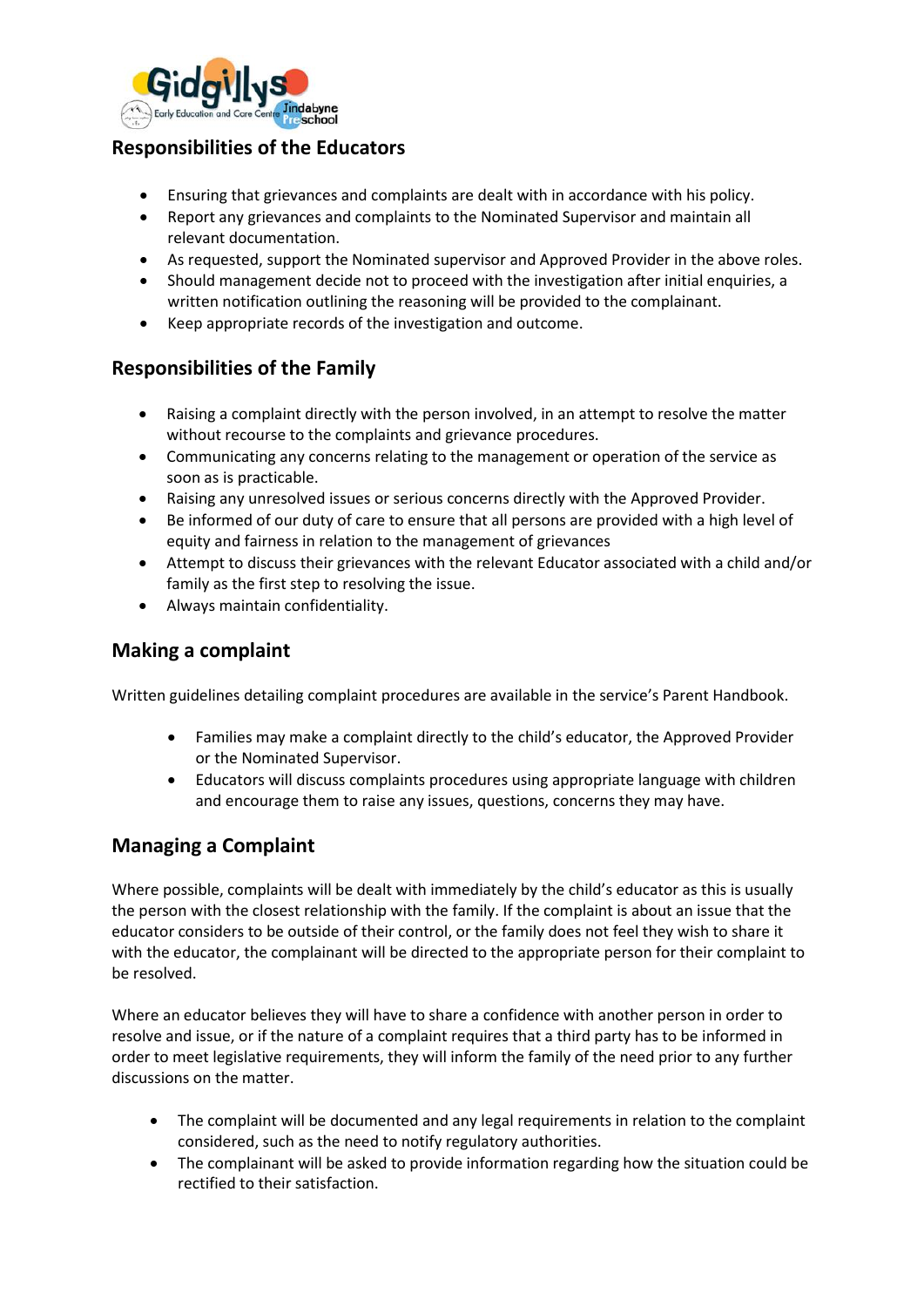

- If possible, the problem will be resolved immediately. If this is not possible, the complainant will be advised that the issue will be given high priority and dealt with as soon as possible.
- If the issues are complex the complainant will be asked to put their concerns in writing.
- Where mediation is required all parties will have the right to agree to the appointment of the mediator.
- Allegations of suspected harm or risk of harm to a child or possible victims of crime will be actioned immediately by urgent referral or reporting to the relevant agency.

# **Notifiable Complaint**

Complaints alleging that the safety, health or wellbeing of a child was or is being compromised or that the law has been breached must be reported by the Approved Provider to the Regulatory Authority within 24 hours of the complaint being made **(National Regulation 176(2)(b))**.

Notifications of complaints must be submitted using the appropriate forms, which can be found on the ACECQA website using the NQA ITS Portal[: https://www.acecqa.gov.au/resources/national](https://www.acecqa.gov.au/resources/national-quality-agenda-it-system)[quality-agenda-it-system](https://www.acecqa.gov.au/resources/national-quality-agenda-it-system)

## **Direct Complaints**

Families can make a complaint directly to the Regulatory Authority where the complaint alleges that:

- The safety, health or wellbeing of a child or children was or is being compromised while that child/children is/are being educated and cared for by the approved education and care service
- The relevant legislation has been contravened

Contact details are available in the Parent Handbook and displayed in the foyer of the service **(National Regulation 173(2)(e))**.

https://www.acecqa.gov.au/help/contact-your-regulatory-authority

If a conflict of interest arises between the parties involved in making the complaint and the person about whom the complaint is made, then the Approved Provider shall call in someone to act as an independent mediator. In this way both parties can be heard in an unbiased manner and are encouraged to bring support person to the mediation meeting.

## **Follow-Up and Review**

Each complaint will be viewed as an opportunity for improvement. After the complaint or grievance has been dealt with, we will:

- Analyse the complaint to determine if any policy or procedural changed need to be implemented.
- The Approved Provider will follow through to determine that complaints and grievances have successfully resolved to everyone's satisfaction. Families will be contacted to determine if they were satisfied with the way the issue was resolved, and educators' will be